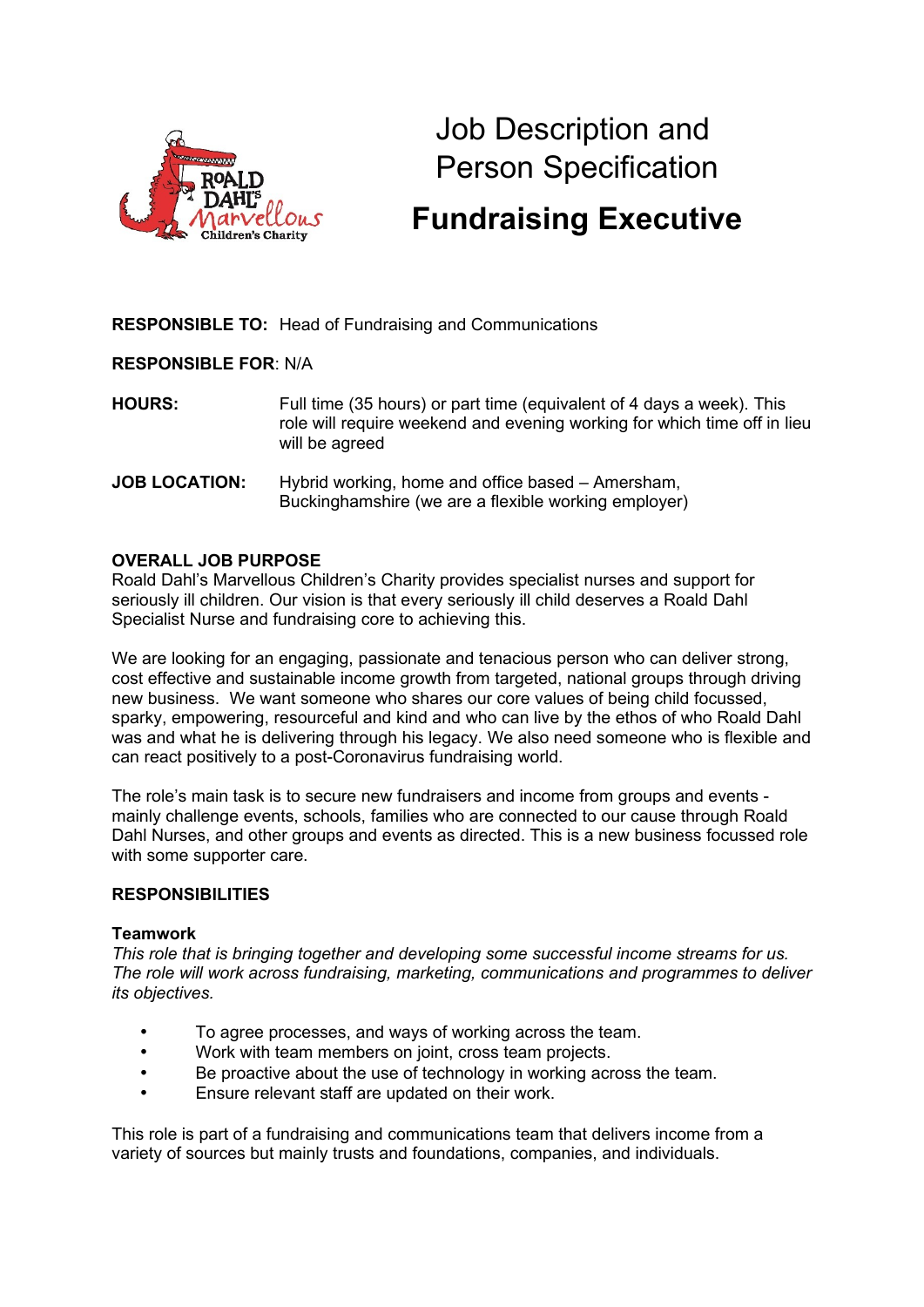### **New business fundraising**

*Create an engaging programme of activity to meet agreed targets of over £100,000 in year one, then contributing annual growth across the programme.*

- To manage our challenge events portfolio, focussing on digital recruitment, Sport for Charity, London Marathon and creating groups of participants, e.g., ensuring there are opportunities for families of seriously ill children to take part, and corporate partners.
- To grow income from families and friends that benefit from our cause working across team and with Roald Dahl Nurses. Ensuring sensitivity through communications:
	- $\circ$  Work with the Marketing and Comms Manager to create ways to build our family contacts.
	- o Create engaging content for them.
	- o Activate our major campaign and appeal points during the year for this audience.
- To be responsible for the new business delivery of our schools fundraising programme:
	- o Contacting, and engaging schools to fundraise for us, ensuring approaches are tailored and activity offered is relevant. Maximising participation and income generation is the priority.
	- $\circ$  Working on a year-round programme of engagement with key fundraising times including our flagship event, Roald Dahl Story Day.
- To deliver on fundraising through other groups with a particular focus on children's activities.
- To research, identify and develop new fundraising opportunities and areas of potential support.
- To work closely with the Supporter Care and Database Officer to ensure participants go on an effective, positive journey with us, building on their initial support.
- To raise the profile of Roald Dahl's Marvellous Children's Charity, reaching out to new audiences and further engaging current supporters, actively contributing to the Charity's communications.
- To ensure the Charity's database is well maintained and utilised according to current and future data protection standards and fundraising best practise and is maximised to the benefit of the charity.
- To understand and get to know our supporters including their motivations for giving and appropriately target communications to maximise engagement and income generation
- Contribute to the charity's website, annual review and other relevant materials and communications.
- To work autonomously and report back when necessary.

# **Additional areas**

*Working with others across the team*

- Supporting on community fundraising and fundraisers as and when required.
- To contribute to the overall planning and strategic direction of the fundraising team.
- To work with the Marketing and Communications Manager to ensure all events and activities are added to the RDMCC website.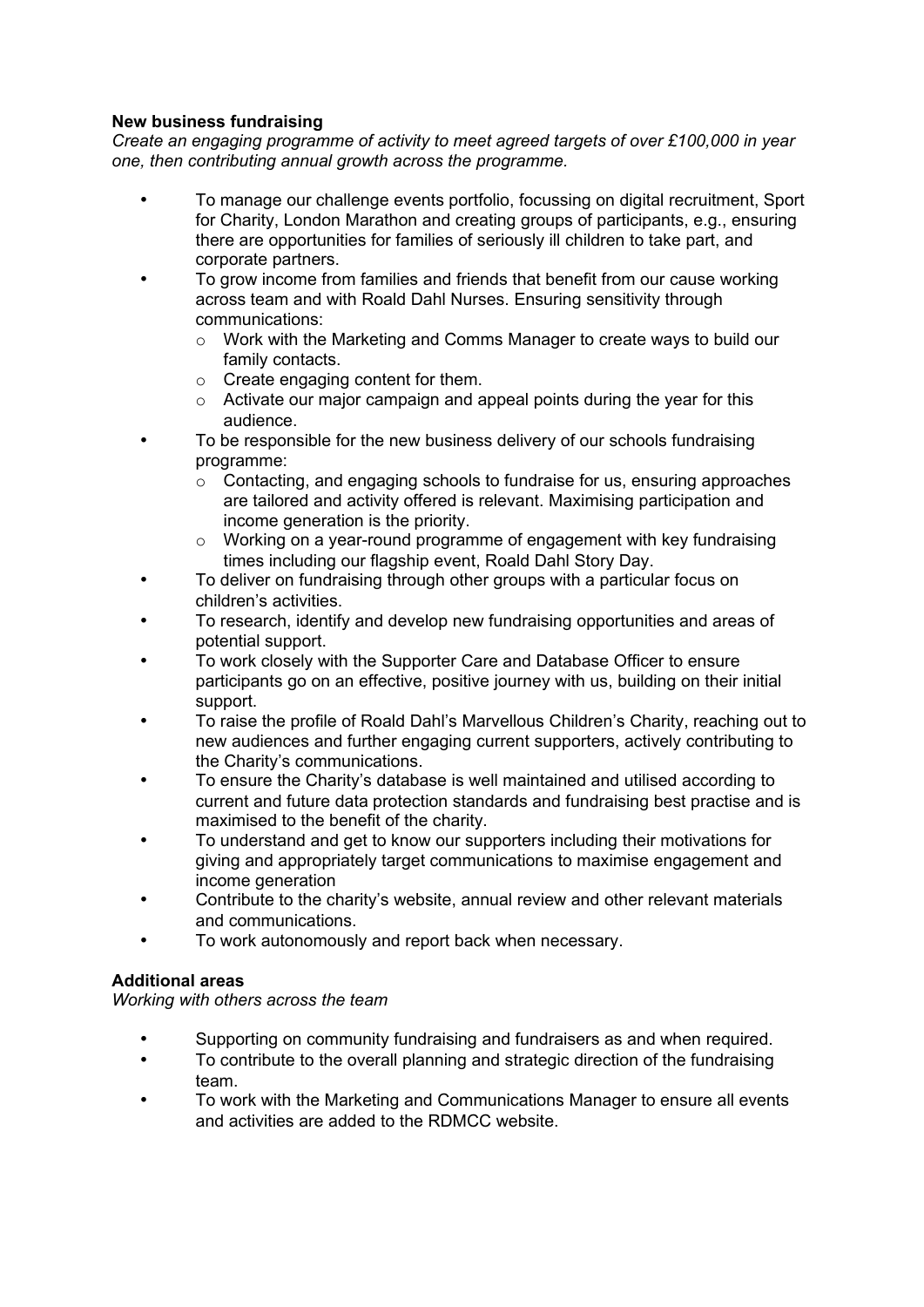#### **Other Information**

This job description helps the post holder to understand his/her main duties. It is not exhaustive, and the role's duties may change from time to time, in discussion with the post holder and consistent with the level of responsibility appropriate to the grade of the post.

- The post holder will be required to travel within the UK, for example to support fundraising events and fundraisers. This may occasionally require overnight stays. The post holder will also be required to undertake some evening and weekend work for example at fundraising events.
- Roald Dahl's Marvellous Children's Charity is committed to safeguarding and promoting the welfare of children, young people and vulnerable adults. Confirmation of appointment will be subject to a satisfactory standard Disclosure and Barring Service Check. Having a criminal record will not necessarily disqualify you from acquiring the post.
- The appointment is subject to the satisfactory completion of a three-month probation period.
- Roald Dahl's Marvellous Children's Charity is committed to achieve the highest standards of service and employment practice. We give equal opportunity to everyone, regardless of background. While our offices are not currently accessible for people with significant mobility difficulties, we will make all reasonable adjustments to allow the most suitable candidate to perform their role effectively.
- Roald Dahl's Marvellous Children's Charity operates a no-smoking policy. The post holder should either be a non-smoker or be prepared not to smoke in any Charity premises, grounds or vehicles or when on Roald Dahl's Marvellous Children's Charity business outside the office.
- The candidate must have the right to work in the UK.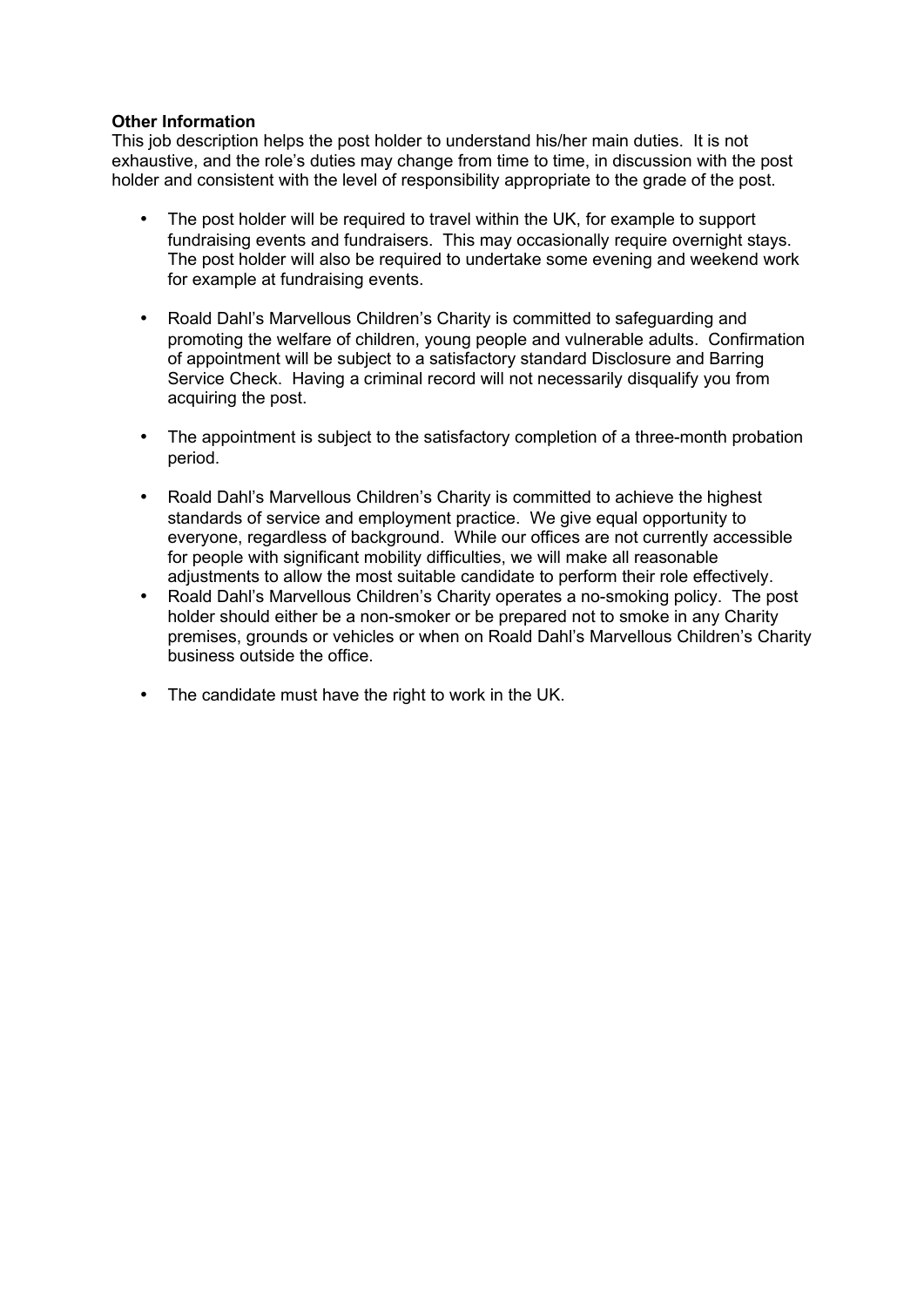# **Person Specification: Fundraising Executive**

|    |                                                                            | Essential (E) or |
|----|----------------------------------------------------------------------------|------------------|
|    | <b>Attribute</b>                                                           | Desirable (D)    |
| 1. | <b>Knowledge &amp; Experience</b>                                          |                  |
|    | Proven track record in fundraising and/or sales                            | Е                |
|    | Experience of managing and delivering on financial income targets          | E                |
|    | Knowledge and experience of budget management and financial                | D                |
|    | record keeping                                                             |                  |
|    | Experience of identifying, establishing and retaining new                  | E                |
|    | supporters/customers                                                       |                  |
|    | Confident in writing and delivering presentations and speeches and the     |                  |
|    | natural ability to engage with a wide variety of audiences                 | Ε                |
|    | Experience of creating and managing charity fundraising events             | Ē                |
|    | Experience of working with schools and other children's groups             | D                |
|    | Experience of using a CRM database                                         | E                |
| 2. | <b>Skills</b>                                                              |                  |
|    | Clear understanding of the role of fundraising within the charity and the  | Е                |
|    | wider sector                                                               |                  |
|    | Ability to work on own initiative and as part of a multi-disciplinary team | Е                |
|    | Ability to research, assess and initiate new opportunities and to build    | E                |
|    | on these relationships                                                     |                  |
|    | A natural ability and empathy with a wide and varied population and to     | Е                |
|    | engage support from a variety of different audiences                       |                  |
|    | Engaging and inspiring written and verbal communication skills in order    | Е                |
|    | to recruit new fundraisers                                                 |                  |
|    | Excellent speaking and listening skills including confidence in public     | E                |
|    | speaking                                                                   |                  |
|    | Excellent understanding of the principles of relationship fundraising (or  | Е                |
|    | customer services) and supporter care                                      |                  |
|    | Ability to understand what motivates individuals to fundraise and          | Е                |
|    | donate and to respond appropriately                                        |                  |
|    | Ability to plan, organise and manage multiple priorities and the ability   | E                |
|    | to successfully prioritise tasks for yourself and others                   |                  |
|    | Excellent time management and administrative skills                        | E                |
|    | Ability to understand the strategic aims and objectives of RDMCC and       | E                |
|    | to translate these into compelling presentations and stories with which    |                  |
|    | to engage and retain donors                                                |                  |
| 3. | <b>Personal Qualities</b>                                                  |                  |
|    | Naturally confident, outgoing personality with excellent interpersonal     | E                |
|    | skills                                                                     |                  |
|    | Tenacious, self-motivated with the ability to work well on their own and   | Е                |
|    | as part of a team                                                          |                  |
|    | Ability to work under pressure, to target and deadline                     | E                |
|    | Good team player who is willing to support and help others in the team     | $\overline{E}$   |
|    | Flexible approach with a willingness to work weekends and evenings         | E                |
|    | and to travel across the UK as necessary                                   |                  |
|    | Highly organised with excellent attention to detail                        | E                |
|    | Professional, diplomatic and discreet and able to maintain                 | E                |
|    | confidentiality                                                            |                  |
|    | Sensitive and warm approach in particular, when working with patients      |                  |
|    | and their families                                                         | Е                |
|    | A creative thinker who is quick to respond to opportunities                | Έ                |